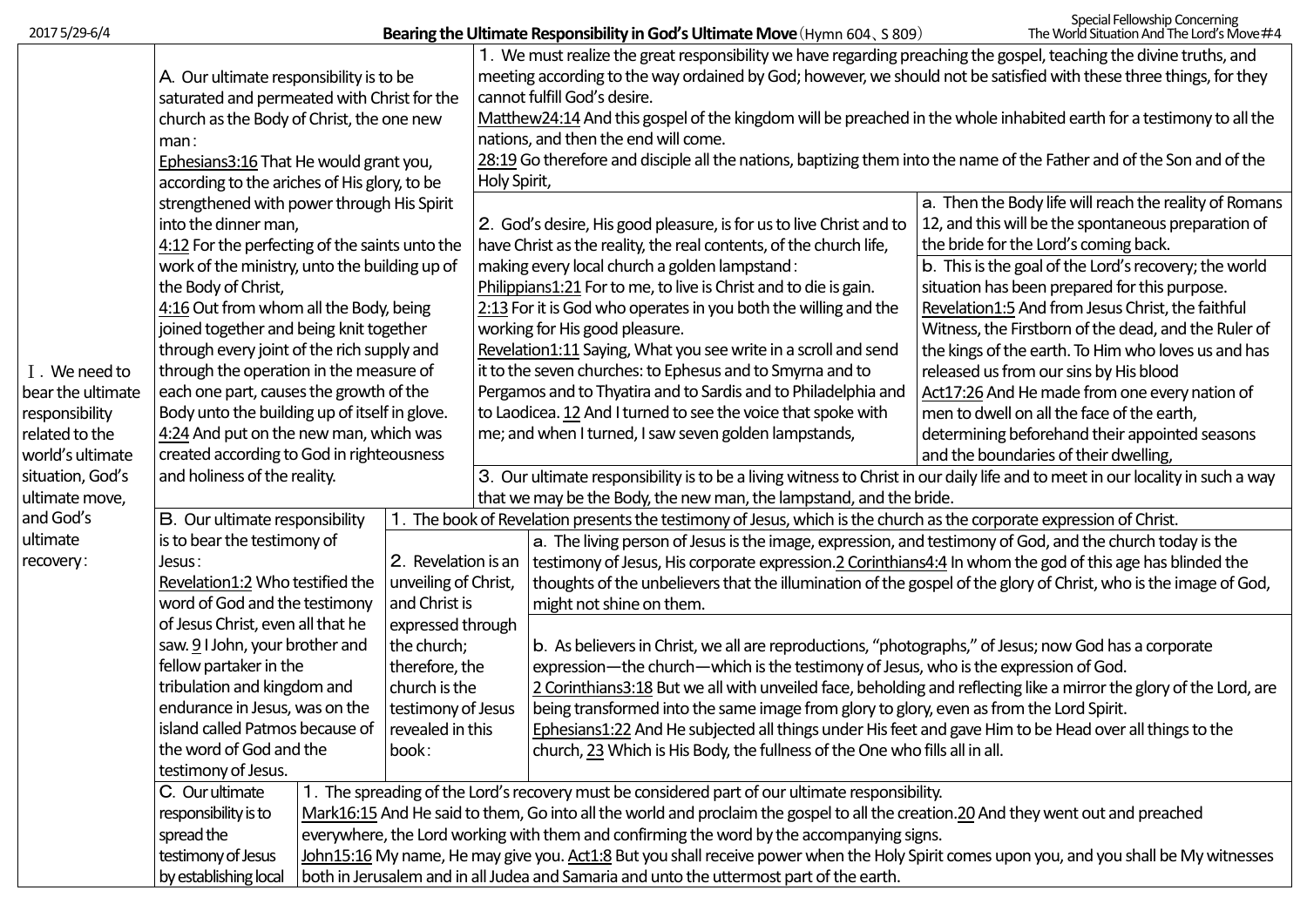|                                                                                                                                                                                                           | churches as golden                                                                                                                                                                            | 2. For the universal spreading of the                                                                                                             |                                                                                                                             | a. Although we cannot form the church, we have the position, the right, the opportunity, and even                                               |                                                                                                                                                       |  |  |  |  |
|-----------------------------------------------------------------------------------------------------------------------------------------------------------------------------------------------------------|-----------------------------------------------------------------------------------------------------------------------------------------------------------------------------------------------|---------------------------------------------------------------------------------------------------------------------------------------------------|-----------------------------------------------------------------------------------------------------------------------------|-------------------------------------------------------------------------------------------------------------------------------------------------|-------------------------------------------------------------------------------------------------------------------------------------------------------|--|--|--|--|
|                                                                                                                                                                                                           | lampstands:                                                                                                                                                                                   | church as the testimony of Jesus, we                                                                                                              |                                                                                                                             | the commission to go to the uttermost part of the earth to establish local churches by planting church                                          |                                                                                                                                                       |  |  |  |  |
|                                                                                                                                                                                                           |                                                                                                                                                                                               | need to plant "church trees" as golden                                                                                                            |                                                                                                                             | trees. Act13:1 Now there were in Antioch, in the local church, prophets and teachers: Barnabas and                                              |                                                                                                                                                       |  |  |  |  |
|                                                                                                                                                                                                           | lamp-                                                                                                                                                                                         |                                                                                                                                                   |                                                                                                                             | Simeon, who was called Niger, and Lucius the Cyrenian, and Manaen, the foster brother of Herod the                                              |                                                                                                                                                       |  |  |  |  |
|                                                                                                                                                                                                           |                                                                                                                                                                                               | stands for the corporate expression of                                                                                                            |                                                                                                                             | tetrarch, and Saul.2 And as they were ministering to the Lord and fasting, the Holy Spirit said, Set apart                                      |                                                                                                                                                       |  |  |  |  |
|                                                                                                                                                                                                           |                                                                                                                                                                                               | the Triune God: 1 Corinthians 1:2 To the                                                                                                          |                                                                                                                             | for Me now Barnabas and Saul for the work to which I have called them. <sup>3</sup> Then, when they had fasted                                  |                                                                                                                                                       |  |  |  |  |
|                                                                                                                                                                                                           |                                                                                                                                                                                               | church of God which is in Corinth, to                                                                                                             |                                                                                                                             | and prayed and laid their hands on them, they sent them away.                                                                                   |                                                                                                                                                       |  |  |  |  |
|                                                                                                                                                                                                           |                                                                                                                                                                                               | those who have been sanctified in                                                                                                                 |                                                                                                                             | b. The local churches as church trees are golden lampstands, which are actually living, golden trees.                                           |                                                                                                                                                       |  |  |  |  |
|                                                                                                                                                                                                           |                                                                                                                                                                                               |                                                                                                                                                   | Christ Jesus, the called saints, with all                                                                                   | c. In figure, the golden lampstand signifies the church as the embodiment and the expression of the                                             |                                                                                                                                                       |  |  |  |  |
|                                                                                                                                                                                                           |                                                                                                                                                                                               | those who call upon the name of our                                                                                                               |                                                                                                                             | Triune God.                                                                                                                                     |                                                                                                                                                       |  |  |  |  |
|                                                                                                                                                                                                           |                                                                                                                                                                                               | Lord Jesus Christ in every place, who is                                                                                                          |                                                                                                                             | d. We all need to establish local churches by planting church trees, golden lampstands.                                                         |                                                                                                                                                       |  |  |  |  |
|                                                                                                                                                                                                           |                                                                                                                                                                                               | theirs and ours:                                                                                                                                  |                                                                                                                             |                                                                                                                                                 |                                                                                                                                                       |  |  |  |  |
|                                                                                                                                                                                                           |                                                                                                                                                                                               |                                                                                                                                                   |                                                                                                                             | A. Christ in His ascension has been enthroned to execute God's administration, His governmental operation. Revelation 3:21 He who overcomes, to |                                                                                                                                                       |  |  |  |  |
| $\Pi$ . In order to bear the ultimate                                                                                                                                                                     |                                                                                                                                                                                               | him I will give to sit with Me on My throne, as I also overcame and sat with My Father on His throne.                                             |                                                                                                                             |                                                                                                                                                 |                                                                                                                                                       |  |  |  |  |
| responsibility in God's ultimate move,                                                                                                                                                                    |                                                                                                                                                                                               | B. Christ as the embodiment of God is the Administrator of the universe today; all authority in heaven and on earth has been given to Him.        |                                                                                                                             |                                                                                                                                                 |                                                                                                                                                       |  |  |  |  |
| C. After the Lord Jesus was crucified and buried, God resurrected Him and set Him at His right hand, making Him the Lord of all the universe.<br>we need to know and experience Christ                    |                                                                                                                                                                                               |                                                                                                                                                   |                                                                                                                             |                                                                                                                                                 |                                                                                                                                                       |  |  |  |  |
|                                                                                                                                                                                                           | Philippians2:8 And 1being found in 2fashion as a man, He 3humbled Himself, becoming aobedient even unto death, and that the 4death of a bcross.<br>as the center of the divine administration |                                                                                                                                                   |                                                                                                                             |                                                                                                                                                 |                                                                                                                                                       |  |  |  |  |
| according to God's eternal economy:                                                                                                                                                                       |                                                                                                                                                                                               | 9 Therefore also God highly exalted Him and bestowed on Him the name which is above every name, 10 That in the name of Jesus every knee should    |                                                                                                                             |                                                                                                                                                 |                                                                                                                                                       |  |  |  |  |
| Revelation4:2 Immediately I was in spirit;                                                                                                                                                                |                                                                                                                                                                                               |                                                                                                                                                   |                                                                                                                             |                                                                                                                                                 | bow, of those who are in heaven and on earth and under the earth, 11 And every tongue should openly confess that Jesus Christ is Lord to the glory of |  |  |  |  |
| and behold, there was a throne set in                                                                                                                                                                     |                                                                                                                                                                                               | God the Father.                                                                                                                                   |                                                                                                                             |                                                                                                                                                 |                                                                                                                                                       |  |  |  |  |
| heaven, and upon the throne there was                                                                                                                                                                     |                                                                                                                                                                                               | 1. The Lamb, the Redeemer, the One slain on the cross for our sins, is now on the throne carrying out God's administration<br>D. According to the |                                                                                                                             |                                                                                                                                                 |                                                                                                                                                       |  |  |  |  |
| One sitting; 22:1 And he showed me a                                                                                                                                                                      |                                                                                                                                                                                               | book of Revelation, the                                                                                                                           | over the entire universe.                                                                                                   |                                                                                                                                                 |                                                                                                                                                       |  |  |  |  |
| river of water of life, bright as crystal,                                                                                                                                                                |                                                                                                                                                                                               | throne on which the                                                                                                                               | 2. The Lord Jesus has been                                                                                                  |                                                                                                                                                 | a. As the One enthroned as the heavenly Administrator in God's universal government,                                                                  |  |  |  |  |
| proceeding out of the throne of God and                                                                                                                                                                   |                                                                                                                                                                                               | ascended Christ is sitting                                                                                                                        | enthroned to execute God's                                                                                                  |                                                                                                                                                 | Christ is the Ruler of the kings of the earth; the affairs of the nations are under His rulership.                                                    |  |  |  |  |
| of the Lamb in the middle of its street.                                                                                                                                                                  |                                                                                                                                                                                               | is the throne of the                                                                                                                              | governmental administration                                                                                                 |                                                                                                                                                 | b. In God's governmental administration, Christ is the Leader and the Savior and the One                                                              |  |  |  |  |
|                                                                                                                                                                                                           |                                                                                                                                                                                               | divine administration:                                                                                                                            | in the universe:                                                                                                            |                                                                                                                                                 | who has the key of David.                                                                                                                             |  |  |  |  |
| $\scriptstyle\rm III.$ If we would fulfill the ultimate                                                                                                                                                   |                                                                                                                                                                                               | A. To follow the Lamb is to be one with the crucified, resurrected, ascended, and enthroned Redeemer in His move to carry out the divine          |                                                                                                                             |                                                                                                                                                 |                                                                                                                                                       |  |  |  |  |
| responsibility in God's ultimate move,                                                                                                                                                                    |                                                                                                                                                                                               | administration for the consummation of the divine economy.                                                                                        |                                                                                                                             |                                                                                                                                                 |                                                                                                                                                       |  |  |  |  |
| we need to follow the Lamb wherever                                                                                                                                                                       |                                                                                                                                                                                               |                                                                                                                                                   |                                                                                                                             |                                                                                                                                                 | 1. We need to seek out the journey that the Lord has ordained and faithfully walk on it, paying any price to wholeheartedly                           |  |  |  |  |
| He may go:                                                                                                                                                                                                |                                                                                                                                                                                               |                                                                                                                                                   |                                                                                                                             | continue on our journey until we reach the end.                                                                                                 |                                                                                                                                                       |  |  |  |  |
| Revelation14:4 These are they who have                                                                                                                                                                    |                                                                                                                                                                                               | B. We all should follow                                                                                                                           | 2 Timothy4:7 I have fought the good fight; I have finished the course; I have kept the faith.                               |                                                                                                                                                 |                                                                                                                                                       |  |  |  |  |
| not been defiled with women, for they                                                                                                                                                                     |                                                                                                                                                                                               | the Lamb on the journey                                                                                                                           | 2. The journey that the Lord has ordained for us is the race that is set before us.                                         |                                                                                                                                                 |                                                                                                                                                       |  |  |  |  |
| are virgins. These are they who follow                                                                                                                                                                    |                                                                                                                                                                                               | ordained by Him:                                                                                                                                  | Hebrews 12:1 Therefore let us also, having so great a cloud of witnesses surrounding us, put away every encumbrance and     |                                                                                                                                                 |                                                                                                                                                       |  |  |  |  |
| the Lamb wherever He may go. These                                                                                                                                                                        |                                                                                                                                                                                               |                                                                                                                                                   | the sin which so easily entangles us and run with endurance the race which is set before us, 2 Looking away unto Jesus, the |                                                                                                                                                 |                                                                                                                                                       |  |  |  |  |
| were purchased from among men as                                                                                                                                                                          |                                                                                                                                                                                               |                                                                                                                                                   | Author and Perfecter of our faith, who for the joy set before Him endured the cross, despising the shame, and has sat down  |                                                                                                                                                 |                                                                                                                                                       |  |  |  |  |
| firstfruits to God and to the Lamb.                                                                                                                                                                       |                                                                                                                                                                                               | on the right hand of the throne of God.                                                                                                           |                                                                                                                             |                                                                                                                                                 |                                                                                                                                                       |  |  |  |  |
| IV. Bearing the ultimate responsibility in God's ultimate move requires faithfulness; thus, we should ask the Lord for mercy to be faithful.                                                              |                                                                                                                                                                                               |                                                                                                                                                   |                                                                                                                             |                                                                                                                                                 |                                                                                                                                                       |  |  |  |  |
| 1 Corinthians 7:25 Now concerning virgins I have no commandment of the Lord, but I give my copinion as one who has been shown mercy by the Lord to be faithful.                                           |                                                                                                                                                                                               |                                                                                                                                                   |                                                                                                                             |                                                                                                                                                 |                                                                                                                                                       |  |  |  |  |
| Matthew24:45 Who then is the faithful and prudent slave, whom the master has set over his household to give them food at the proper time?25:21 His master said to him, Well done, good and                |                                                                                                                                                                                               |                                                                                                                                                   |                                                                                                                             |                                                                                                                                                 |                                                                                                                                                       |  |  |  |  |
| afaithful slave. You were faithful over a few things; I will set you over many things. Enter into the joy of your master.23 His master said to him, Well done, good and faithful slave. You were faithful |                                                                                                                                                                                               |                                                                                                                                                   |                                                                                                                             |                                                                                                                                                 |                                                                                                                                                       |  |  |  |  |
| over a few things; I will set you over many things. Enter into the joy of your master.                                                                                                                    |                                                                                                                                                                                               |                                                                                                                                                   |                                                                                                                             |                                                                                                                                                 |                                                                                                                                                       |  |  |  |  |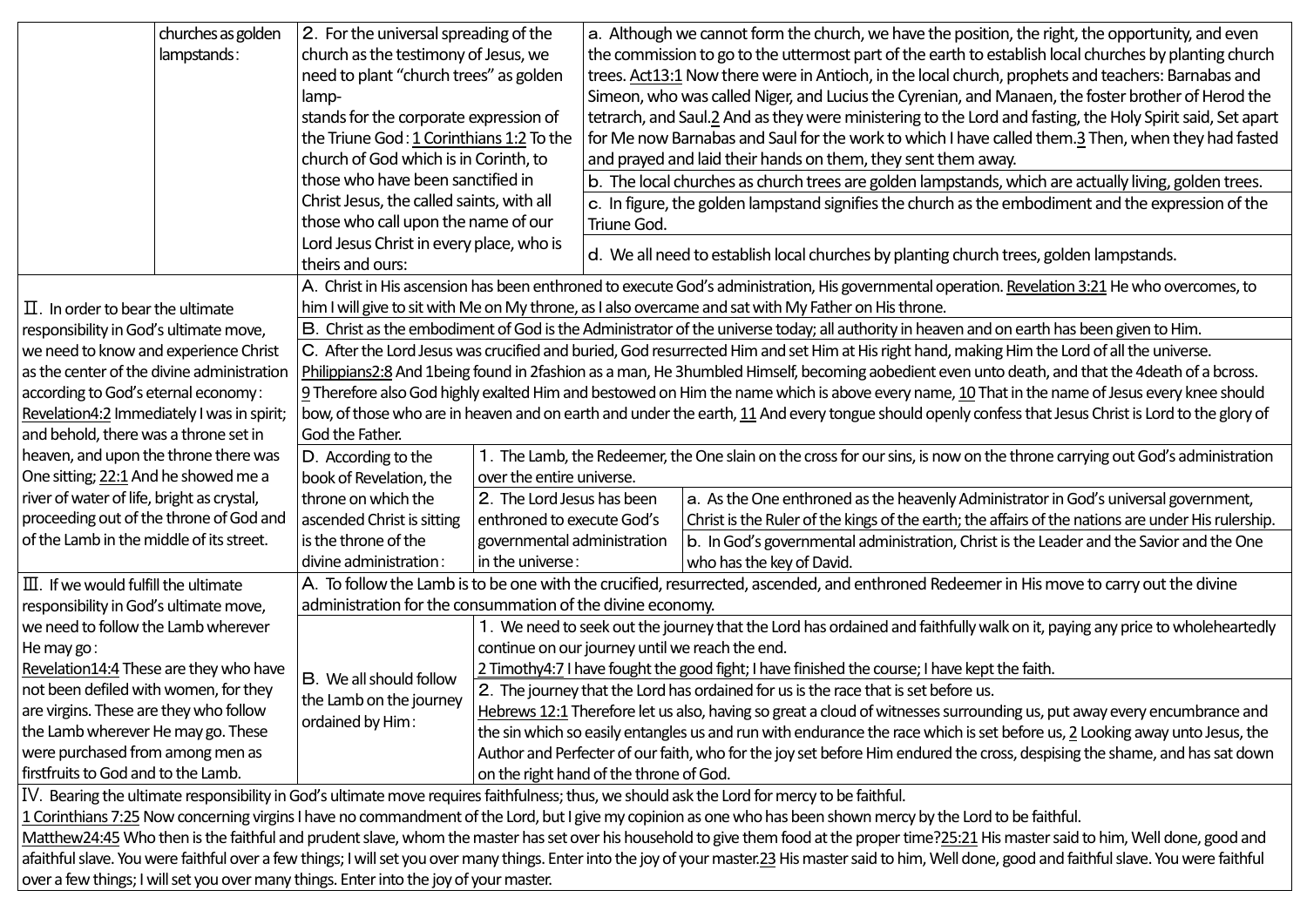## **Experience: ① Jesus, a picture of God; the new man and church, a picture of Jesus**

Man was made in the image of God simply to express God. We may compare man as the expression of God to a photograph. A photograph of a person does not worship the person, work for him, or serve him. The destiny of a photograph is simply to express the person. Man is a "photograph" of God. When God created man, He "took a photo" of Himself. Just as the function of a photograph is to express a person, man was made to express God. However, man failed God in this very respect, but Psalm 8 tells us that a second man would come to resume the responsibility of man to express God (vv. 4-6). This is what Jesus accomplished. While Jesus was on this earth, He fully expressed God. He was the real "photograph" of God.

Now this one photograph has been reproduced. We are all the reproduced "photographs" of Jesus. Therefore, today God has a corporate expression—the church—which is the testimony of Jesus, who is the expression of God. The old man Adam was created in God's image, but Adam failed God. Now the church is the new man, which is created in Christ according to the image of God, having Christ as God's expression (Eph. 4:24; Col. 3:10). This expression is the testimony of Jesus, which in Revelation is first the local churches and eventually the New Jerusalem.

#### **Junior high/ senior high students' model:**

A person was created according to the image of God. It is just like a glove is made according to the image of a hand. By putting the hand into the glove and it manifests the hand. Likewise, a person has the image of God because God puts Himself into man for man to express Him. The first man Adam was depraved by Satan's temptation and failed. But the second man Jesus Christ was completely dependent on God, filled with God and succeeded in the manifestation of God.

In addition, a believer is a member of the body of Christ, the constituent of the new man. Ephesians 4: 23 And that you be renewed in the spirit of your mind 24And put on the new man, which was created according to God in righteousness and holiness of the reality.

Colossians3:11Where there cannot be Greek and Jew, circumcision and uncircumcision, barbarian, Scythian, slave, free man, but Christ is all and in all.

Jesus Christ succeeded in the manifestation of God individually. Now, God advances further in his economy, the new man becomes the witness to Jesus, and there is the need to manifest God in a large and corporate way. For this you need to put your mind on the spirit and let the elements of God spread out from your regenerated spirit into your mind and your soul. This renewal of the mind is having the renewal in the spirit, which is to practically wear the new man.

In the church people are called from various countries and from within different social classes. In order to have the church becoming a new man, the believers who are called should have their minds on their spirit and have their minds renewed after their spirit has been regenerated. Otherwise, we cannot be a corporate new man who can overcome different cultural and social class barriers and express God. You should not only utilize your soul in the studies and in the relation with school teachers or your classmates, which could enhance the hypertrophy of your soul. The utilization of only the soul is like talking to Satan and demon. The Chinese character "soul" is constituted by the characters of "demon" and "saying". But you need to use your spirit,

call on the Lord's name, set your mind on the spirit, submit you mind to God, the understanding of your mind will be uplifted and enable you to recognize the will of God. Do not allow your soul to become independent from God, in order to be dependent on God; you need to gradually learn to set your mind on the spirit in the practical life.

# ② **God's ultimate movement and our responsibility**

The most important task for each of us is to put ourselves into God's hand in a quiet, patient, prayerful, consecrated, and obedient way and wholeheartedly seek after His leading. We should be willing to obey Him and act only in accordance with His will. We should pray that He reveal to us the journey He has designated for us. After this, we should pay any price to wholeheartedly walk on it.

What is to "run"? To "run" means to not stand still; it means to not walk slowly. It means to run forward fast and finish the longest distance within the shortest time. In other words, it means to run fast. Since there are many competitors, one has to be ahead of others if he wants to win the crown. Whether or not we win depends on how fast we run. If we waste our time and linger about, we will surely fail.

The Lord's appraisal and reward are not related to the size and quantity of our work, but to our faithfulness in using His gift to the fullest extent.

#### **The working young saints' model:**

The Lord has prescribed you on how you can move up in ranks in the company as a business person, as well as how much you can earn. Christians are to express the Lord and to reign in the Lord, if you are normal in principle, you should go for a managerial position. However, to what extent should the managerial position be? Should it be a leader, a manager, a director, or an executive; they are all under conditions required by God. Therefore, put yourself in the hands of God, calm down, renew your consecration, listen to the Lord's voice and learn to submit yourself. When you try developing beyond your own extent, you will experience failure that is unheard of. In addition, it is rebellious against the Lord to be naturally humble and be self-limited. Furthermore, it does not matter how you will or when you will be promoted, you need to submit yourself to the Lord. Because bearing of the responsibility is entirely depending on the growth of your life. Work out your salvation with fear and tremor.

You need to run without fail while staying at your given level. Do not waste your time by lingering. You should run fast and move ahead. What is practically important in running is to properly restrict working overtime and working on holidays, participate in various meetings, pursue the truth, preach the gospel, nourish newcomers, prophesy and build up the church. If your business life is for your own success, it will only be a chaff life in vain. Even if you are able to move up, the divine history will disappear in your human history if not for the testimony of the Lord, and the building up of the church. Therefore, business life is a side job or chaff, the building up of the church is the main business or the core in chaff.

In addition, in order to keep you running, you need to spend about 15 minutes every day to have morning revival with brothers and sisters. Whether to revive every morning to have your business life uplifted is a matter of life or death. Amen!